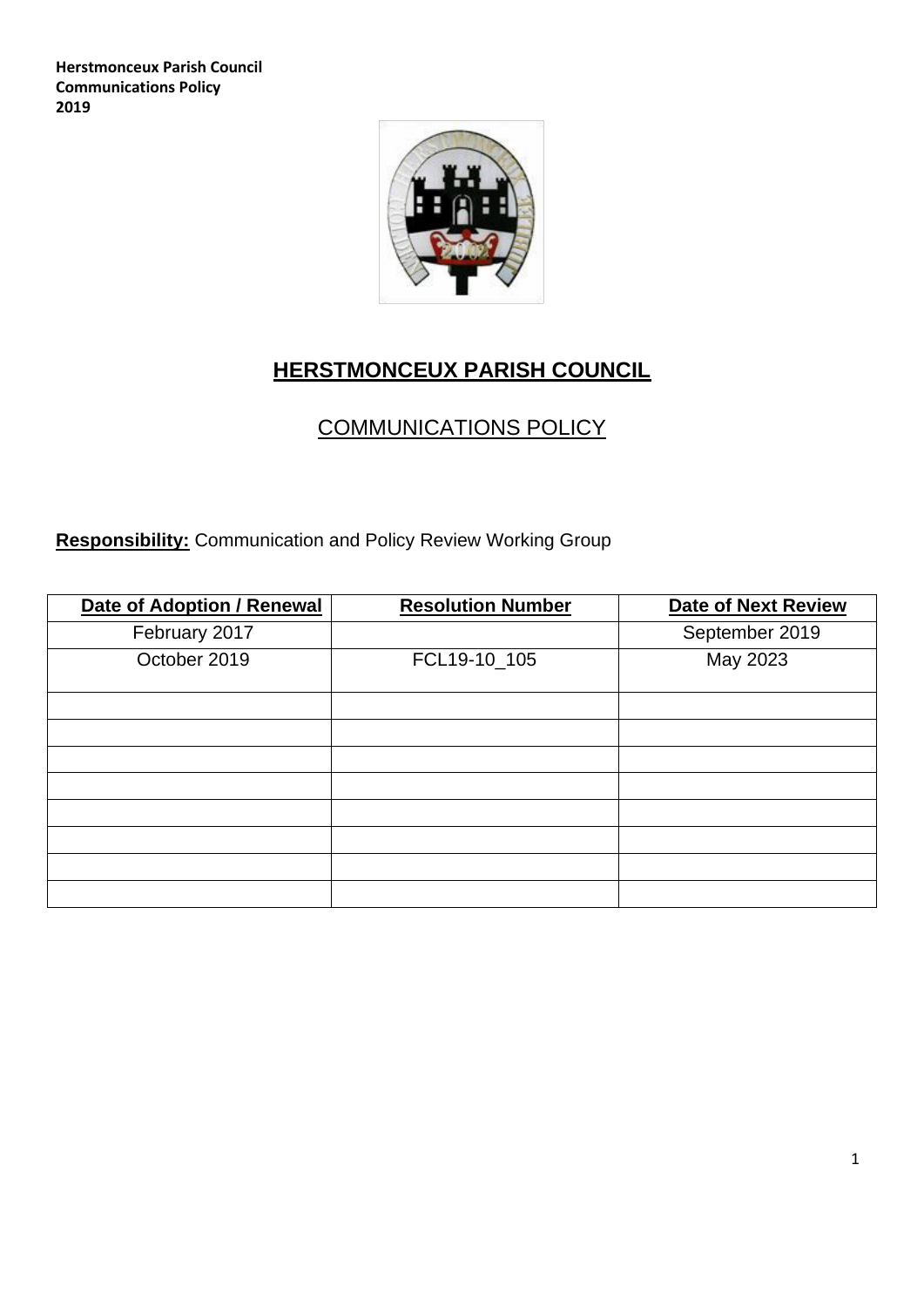#### **Introduction**

This policy applies to all Parish Councillors and Herstmonceux Parish Council Meetings - Full Council, Planning, Finance, Ammenities and Sub Committees and their Working Groups.

Herstmonceux Parish Council supports the principles of openness and transparency. It encourages public interest and engagement in decision making.

# **Parish Council Correspondence**

The point of contact for communication to the Council is the Parish Clerk. All communications relating to Council matters should be addressed to the Parish Clerk.

The Clerk should deal with all correspondence and will ensure that information or direct enquiry is passed to Councillors as appropriate.

All official correspondence should be sent by the Clerk in the name of the council using council letter headed paper.

The Parish Clerk will acknowledge the correspondent as soon as is practicable, with the exception of communication from correspondents as below:

*The Information Commissioner's guidance on valid requests, under S8 of the Freedom of Information Act, identifies that a correct name and address must be submitted for a request to be*  valid. In accordance with this Act, the Parish Council instruct the Parish Clerk not to respond to *communication of an anonymous nature.*

No individual Councillor or Officer should be the sole custodian of any correspondence or information in the name of the parish council, a committee, sub-committee or working party.

All communications sent to an individual Councillor must be forwarded to the Clerk as soon as possible.

Councillors and Officers do not have a right to obtain confidential information/documentation unless they can demonstrate a 'need to know'.

Requests for information from councillors must be in accordance with current law, common rules and regulations.

The Parish Clerk will deal with all correspondence and bring any necessary information to Full Councill through the Clerks Report.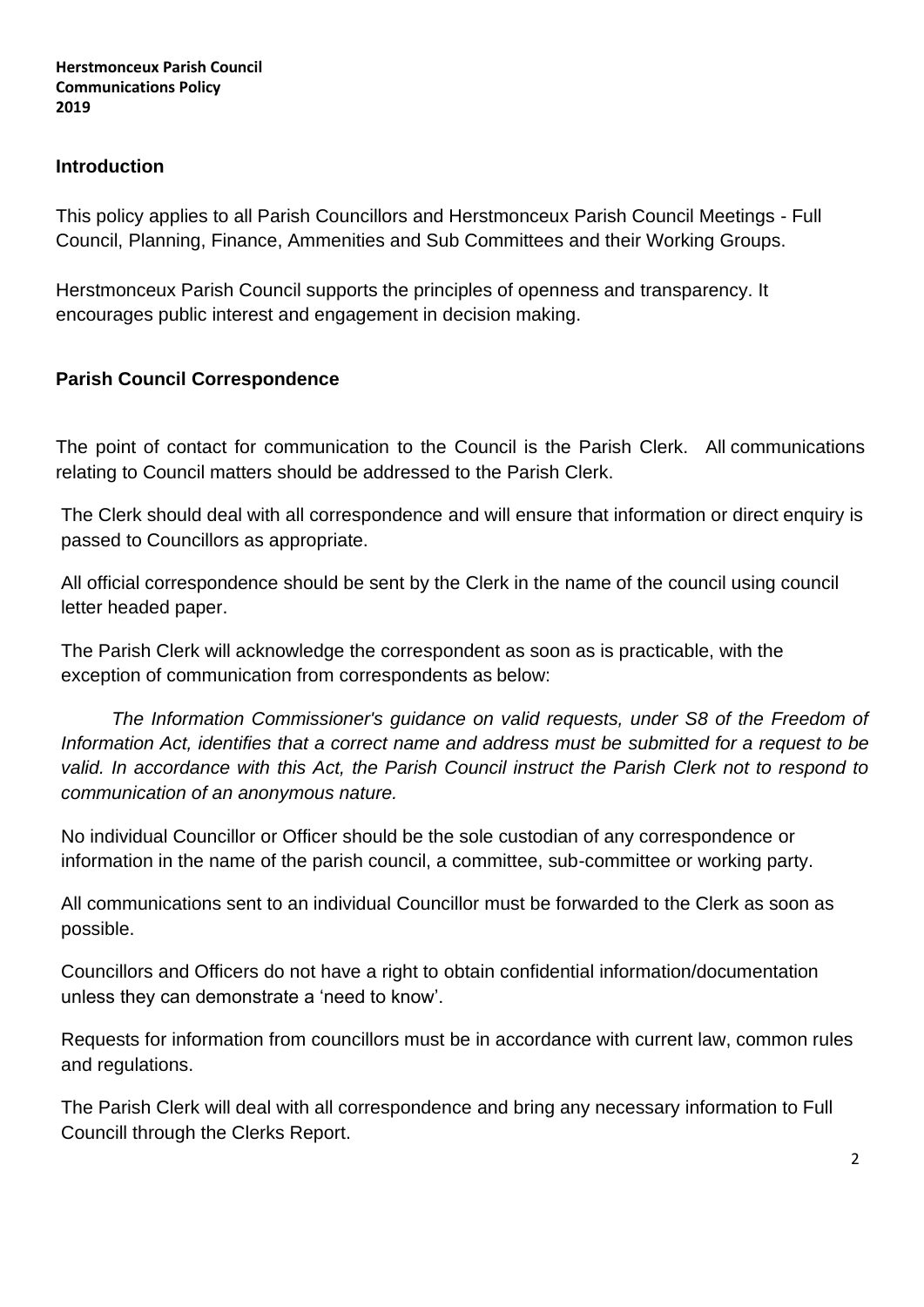Any correspondence needing a formal decision will be taken to the appropriate Council meeting for noting and agreeing of a response.

Communications Any items which need urgent attention will be brought to the attention of the Councillors.

Committee or their Working Group email enquiries to external organisations should copy in The Clerk.

Where correspondence from the Clerk to a Councillor is copied to another person, the addressee should be made aware that a copy is being forwarded to that other person (*eg* copy to XX).

All forwarded copies of correspondence will adhere to the requirements of the General Data Protection regulations.

Press reports from the Parish Council and response to press inquiries will be via the Parish Clerk. (Refer to current Standing Orders)

# **Agenda Items for Council, Committees, Sub-Committees and Working Parties**

Agenda should be clear and concise. They should contain sufficient information to enable Councillors to make an informed decision, and for Councillors and the public to understand what matters are being considered and what decisions are to be taken at a meeting.

Items for information should be kept to a minimum on an agenda.

Where the Clerk or a Councillor wishes fellow Councillors to receive matters for "information only", this information should be circulated via the Clerk.

## **Communications with the Press and Public, including in the use of Social Media**

The Clerk will discuss press reports, or comments to the media, with appropriate Councillors or Chairman.

Press reports from the Council, its Committees or Working Parties should be from the Clerk or an officer or via the reporter's own attendance at a meeting.

Unless a Councillor has been specifically authorized by the Council to speak to the media on a particular issue, Councillors who are asked for comment by the press should make it clear that it is a personal view and ask that it be clearly reported as their personal view.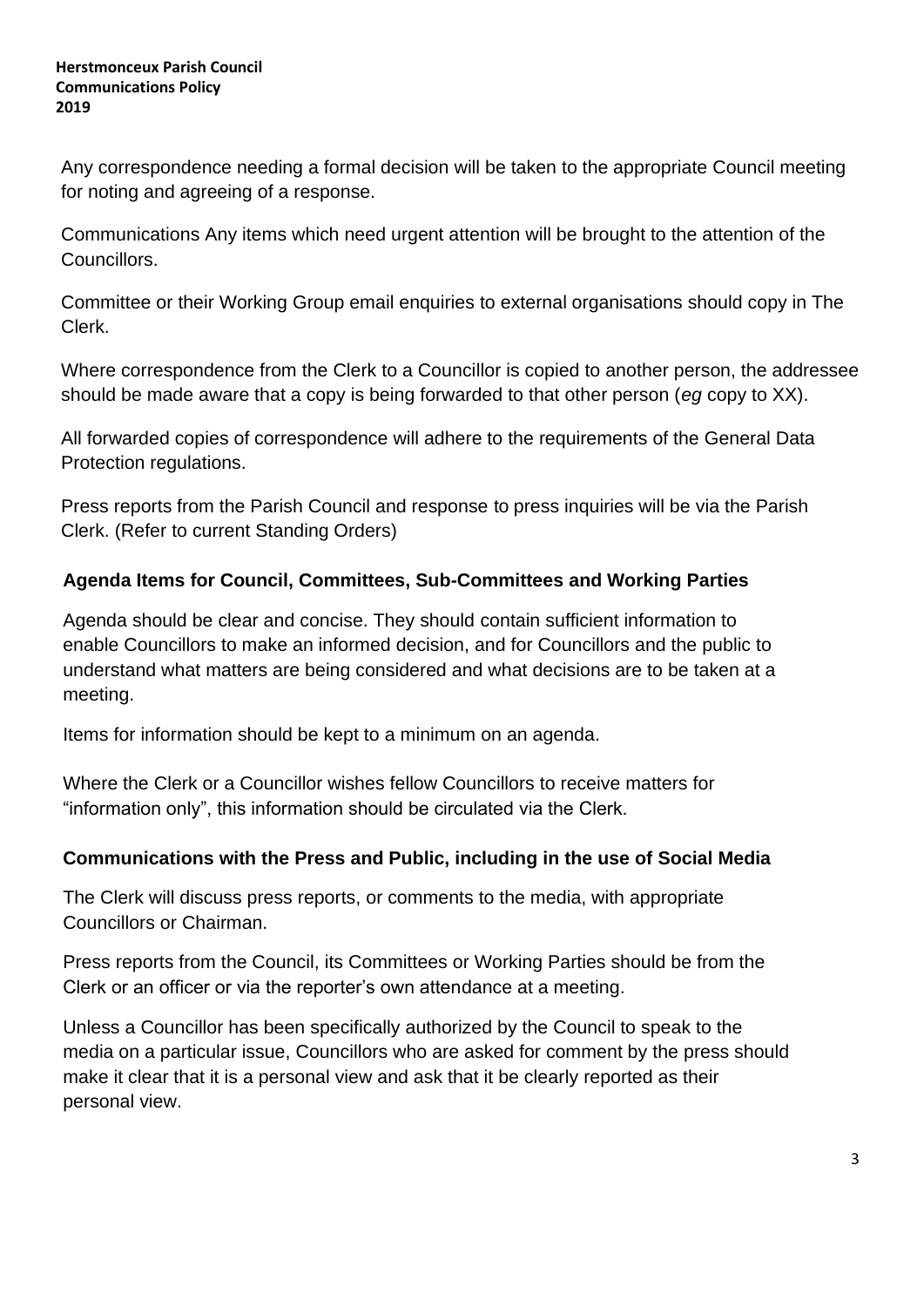Unless a Councillor is absolutely certain that he/she is reporting the view of the council, they must make it clear to members of the public that they are expressing a personal view.

If Councillors receive a complaint from a member of the public, this should be dealt with in accordance with the Council's adopted complaints policy.

# **Councillor Correspondence to external parties**

As the Clerk should be sending most of the council's correspondence from the Council to other bodies, it needs to be made clear that it is written in their official capacity and has been authorised by the parish council.

Where after discussion with the Parish Clerk, Members wish to pursue an initiative on an unofficial/individual basis they are welcome to do so but should be mindful: -

- of the need to take care not to give the impression that the initiative has the support of, or represents, official Parish Council policy;
- of the dangers of raising public expectation;
- of publicity or media coverage which may reflect on the Parish Council.

Accordingly, Members should make it clear that they are acting in an unofficial/personal capacity.

As a general rule, individual Members should not approach another body; statutory, voluntary or commercial organization, other than in a personal capacity, seeking information which might be related to any Parish Council function.

Such approaches should be made formally by the Parish Council Staff on behalf of the Member in an official capacity. In this respect Members are advised to contact the Parish Clerk, as above. If a Member is dissatisfied with the actions/advice of the Parish Clerk s/he may ask for an item to be included on the agenda for Council or appropriate Committee.

A copy of all outgoing correspondence relating to the council or a Councillors role within it, should be sent to the Clerk, and it be noted on the correspondence, eg "copy to the Clerk" so that the recipient is aware that the Clerk has been advised.

## **Communications with Parish Council Staff**

Whilst all Members and staff are encouraged to develop contact with each other, both Councillors and staff need to be conscious of the "Employer" and "Employee" relationship and that professional standards should be maintained at all times. Both should be aware that requests directly from Members to employees to action given matters, whether established Council policy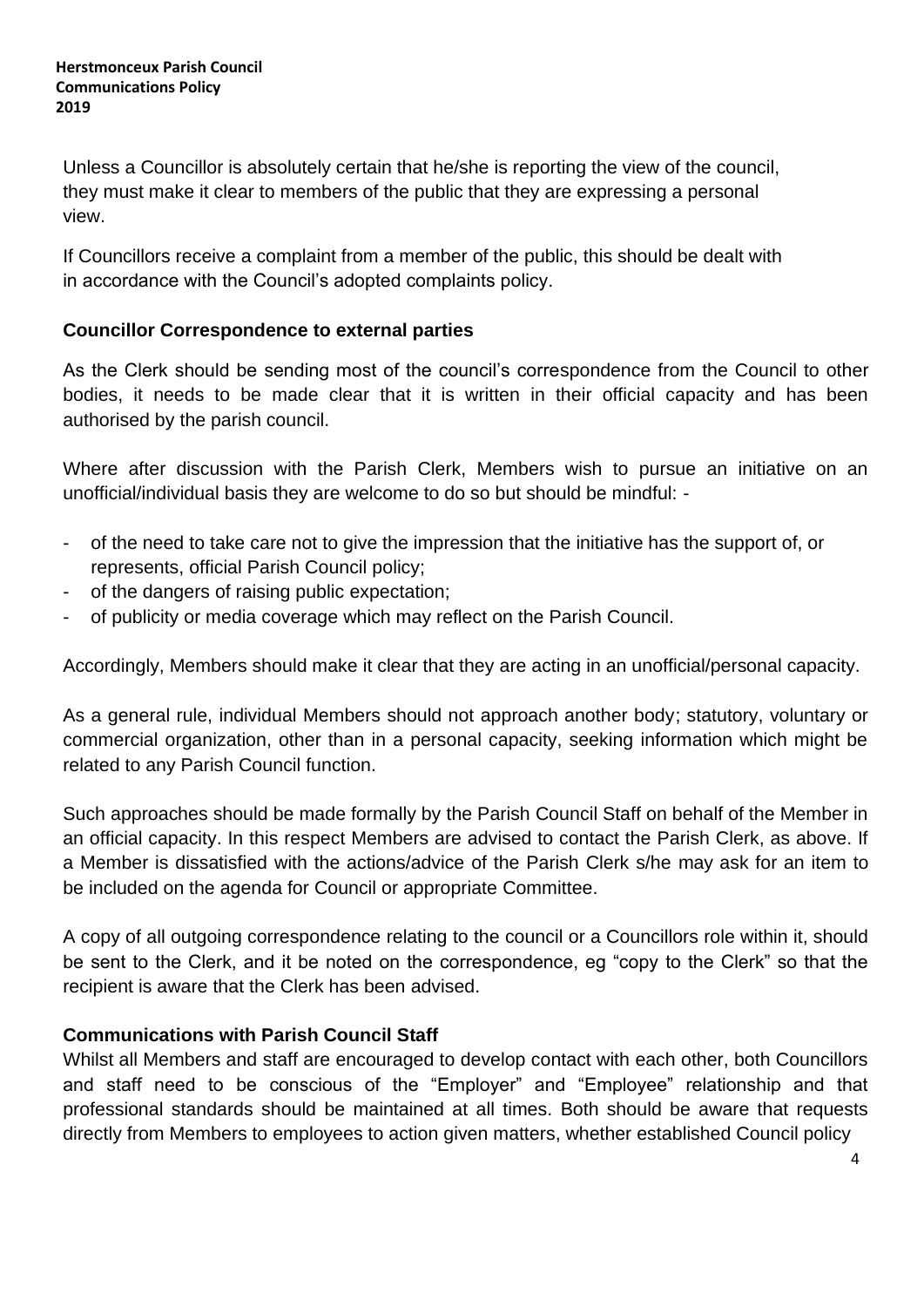or not, can disrupt established routines and work programmes and could confuse line management. Members wishing to have urgent action taken or to report a problem requiring early attention should contact the Parish Clerk, who can then re-schedule priorities if necessary.

Councillors must not give instructions to any member of staff, unless specifically authorized to do so (for example, three or more Councillors sitting as a committee or working-party with appropriate and specific delegated authority from the council). In such circumstances Members who wish to investigate or promote any issue for possible adoption and/or action should, in any event, first discuss the matter with the Parish Clerk so that preliminary consideration can be given to the legal, financial, technical and staffing implications and to the possible impact and relationship to existing projects or policies in which the Council is currently involved.

Telephone calls should be appropriate to the work of the parish council.

E-mails:

- instant replies should not be expected;
- reasons for urgency should be stated;
- information to Councillors should normally be directed via the Clerk;
- E-mails from Councillors to external parties IRO Council business should be copied to the Clerk;
- Councillors should acknowledge their e-mails when requested to do so.

Meetings with the Clerk or other officers:

- wherever possible an appointment should be made;
- meetings should be relevant to the work of that particular officer;
- Councillors should be clear that the matter is legitimate council business and not matters driven by personal or political agendas.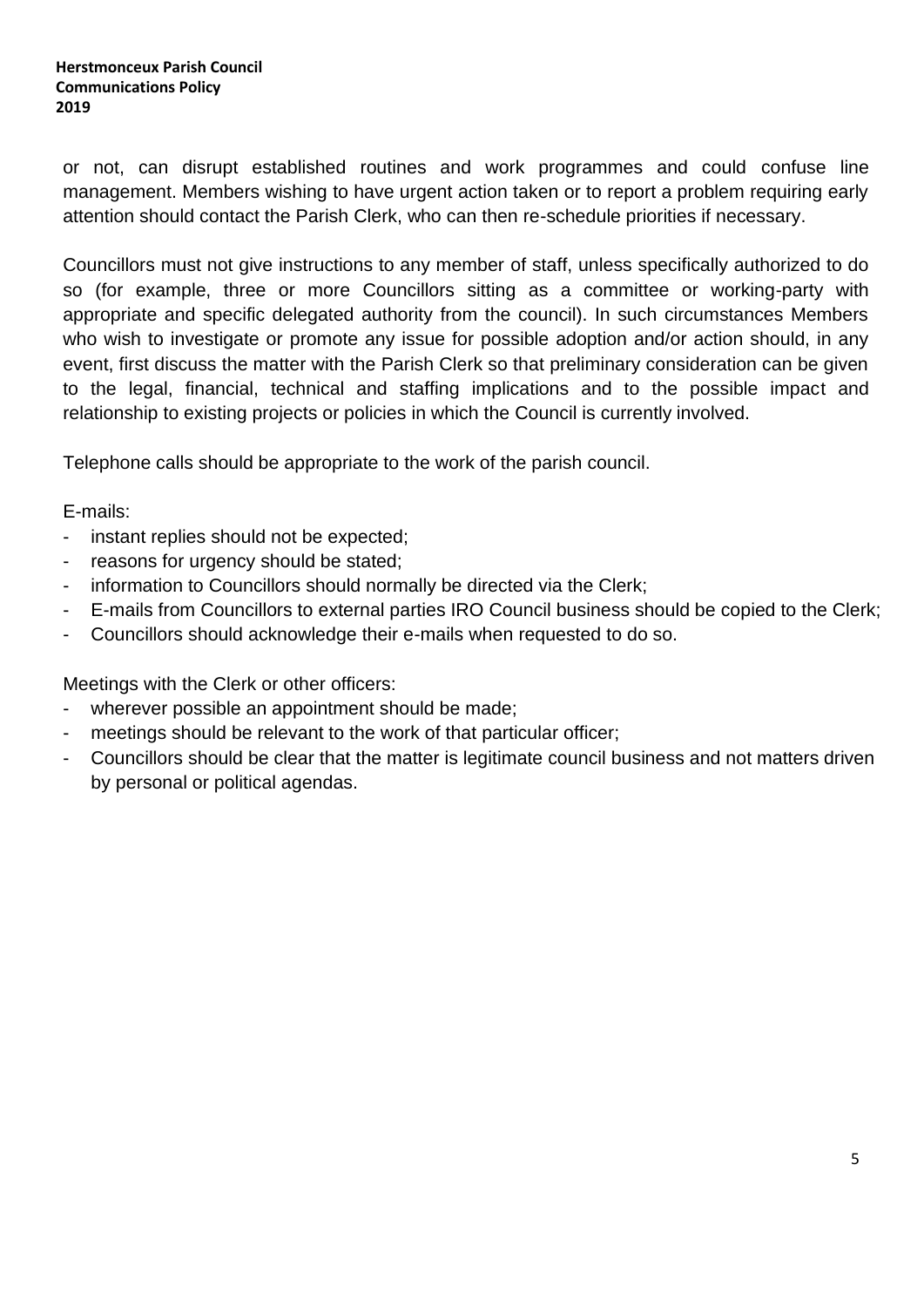### **APPENDIX A Part A Social Media**

### **Why do we need this policy?**

There are far too many social media sites to list but some of the most popular examples are Facebook, MySpace, Twitter and YouTube.

The format and levels of interaction vary greatly from one to another. Whenever Council representatives use such sites they should familiarize themselves with the guidance that is set out in this policy.

We need to set clear guidelines for using social media sites to ensure they are used effectively as part of a wider communications mix and that their use does not expose the Council to security risks or reputational damage. Therefore we need a comprehensive policy to effectively manage and regulate the corporate use of social media.

Social media offers great potential for building relationships and improving the services that we provide. This policy will clearly set out how social media can be managed effectively and how any risks or pitfalls can be avoided or mitigated.

#### **Why use Social Media?**

Social media has the advantages of reaching many people very quickly.

It can be used for one-to-one communications, and also one-to-many communications.

Media is shared widely and quickly. It can easily spread beyond the original audience.

Many different devices can pick up this information.

It can easily include text, photos, audio and video.

It allows participants to engage as they wish. They can just view the content, comment on it or even create content themselves.

Communication can be done in real time.

#### **Why not use Social Media?**

As with any online activity there are often risks associated, the following types of risk have been identified with social media use:

Virus or other malware (malicious software) infection from infected sites.

Disclosure of confidential information.

Damage to the reputation of the Council.

Social engineering attacks (this is the act of manipulating people into disclosing confidential materia or carrying out certain actions. Social engineering is often conducted by individuals fraudulently claiming to be a business or client).

Civil or Criminal action relating to breaches of legislation.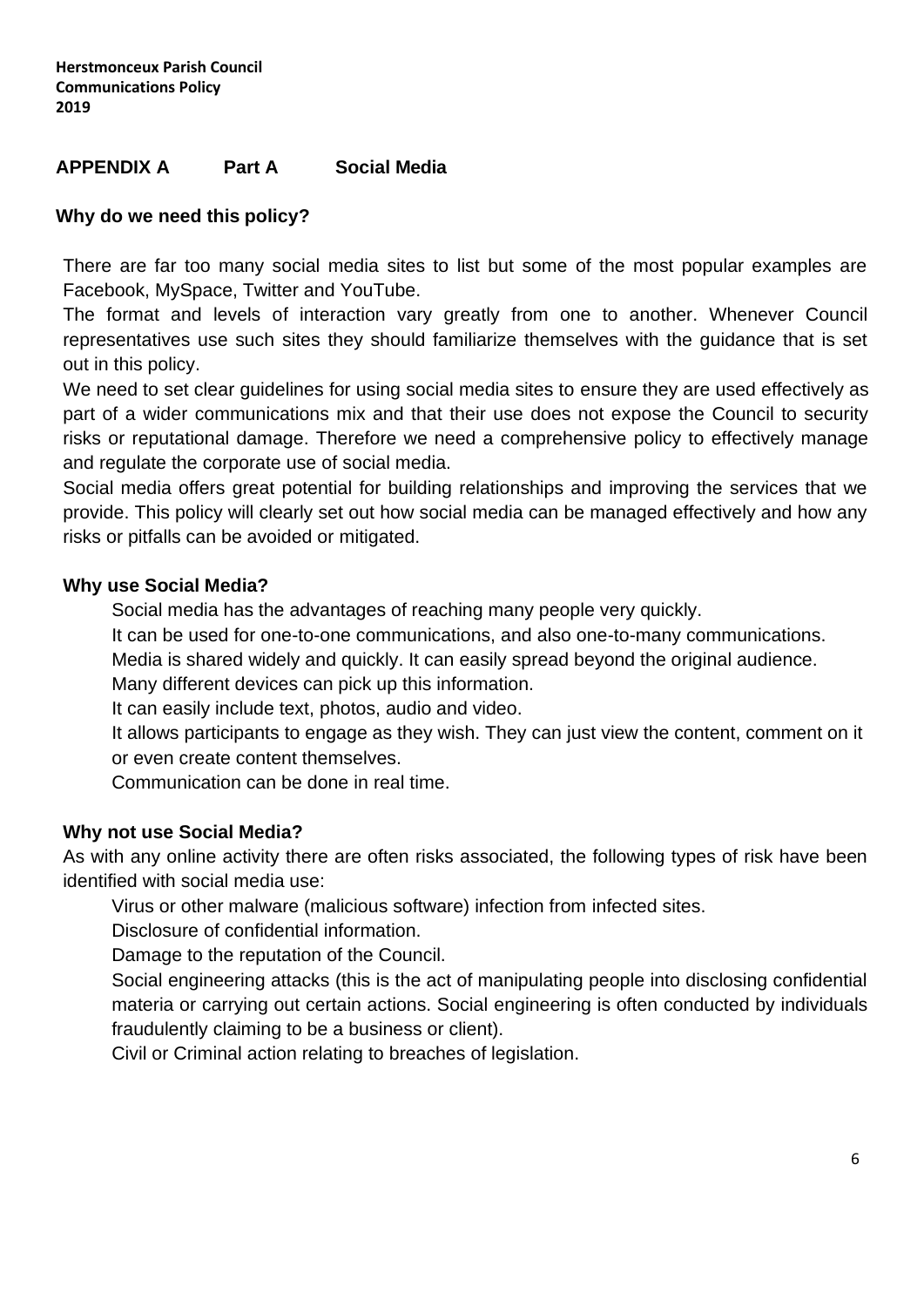#### **Cautionary Reminders:**

Information is shared in the public domain and it should be expected that it can be viewed by anyone in the world.

There is often no need to register to view content. Content can be viewed anonymously, registration is only needed should one wish to actively participate.

Once published it cannot be taken back. Expect anything published, even if later deleted, to be permanently online.

Media is shared widely and quickly. It can easily spread beyond the intended audience.

Communication is expected in real time. While some flexibility can be achieved by publicizing our operating times, respondents expectations may remain fixed.There is no guarantee of truth. Gossip and misinformation exists and is easily spread online.

There is a lot of information online and it can be easy to spend a high proportion of time viewing and processing.

Each of these disadvantages can be managed or in some cases negated through the Herstmonceux Parish Council Social Media Policy.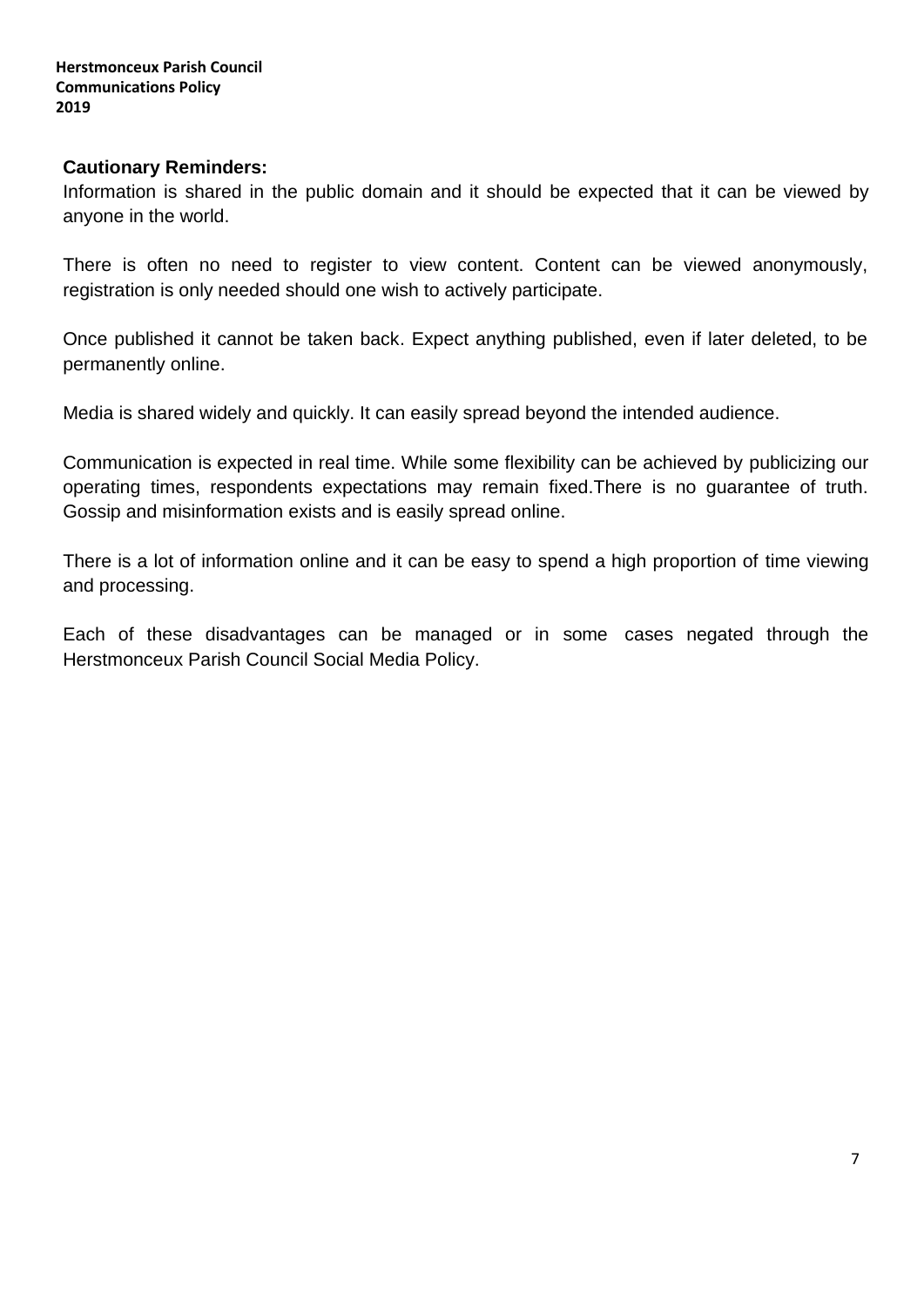### **APPENDIX A Part B**

# **HERSTMONCEUX PARISH COUNCIL**

# SOCIAL MEDIA POLICY

#### **Aims**

The aim of this policy is to ensure:

engagement with individuals and communities and successful promotion of council-based services through the use of social media;

a consistent and corporate approach is adopted and maintained in the use of social media. that Council information remains secure and is not compromised through the use of social media;

that users operate within existing policies, guidelines and relevant legislation;

that the Council's reputation is not damaged or adversely affected.

The Council will make use of these tools to quickly disseminate information but carefully control their use in order to minimize any risk to the Council.

The policy provides a structured approach to using social media and will ensure that it is effective, lawful and does not compromise Council information or computer systems /networks.

That users (regardless whether they are using a personal or official account) ensure they are using social media sensibly and responsibly, and ensure that its use will not adversely affect the council or its business; not be damaging to the Council's reputation and credibility. or otherwise violate any Council policies.

#### **Responsibilities**

The Parish Clerk is the designated owner of all social media accounts in Herstmonceux Parish Council's name.

Where a social media account has been set up by another officer, full access will be provided to the Parish Clerk. Ownership will be transferred where and when deemed necessary by the Parish Clerk. The opening of any new Social Media channel in Herstmonceux Parish Council's name should be approved by the Parish Clerk.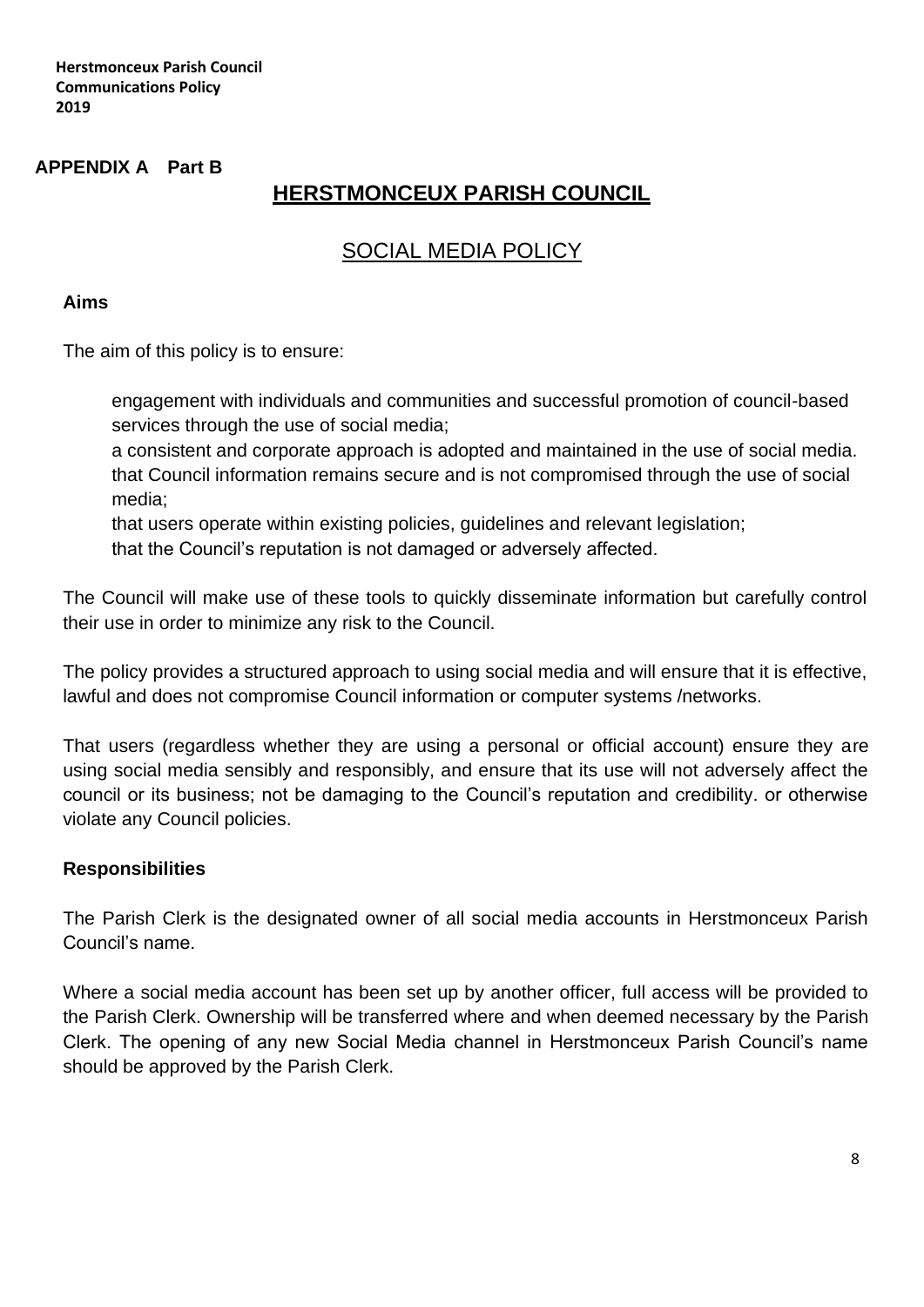The Parish Clerk will be the site administrator who will be responsible for daily monitoring and maintenance of any content on official Herstmonceux Parish Council social media channels.

Councillors and staff are at liberty to use their own social media accounts on any platform they choose. These must be identified as personal and make it clear that they do not represent the Council.

Any personal social media account used in relation to the Council is the responsibility of the account holder and must comply with this social media policy.

Councillors and Officers should at all times present a professional image and not disclose anything of a confidential nature. Comments of a derogatory, proprietary or defamatory nature must not be made, and care should be taken to avoid guesswork, exaggeration and colourful language. Guidelines on standards of behaviour expected can be found in this policy.

## **Monitoring content and measuring engagement**

The Parish Council reserves the right to restrict or remove any content on Parish Council social media platform that is deemed in violation of social media policy or any applicable law.

Users will be informed that their posts may not be published/or may be deleted if they meet any of the criteria below:

comments not topical to the article being discussed;

comments that are politically motivated;

profane language;

material that perpetuates or promotes discrimination of protected characteristics as listed in the Equality Act 2010, including, age, disability, gender reassignment, race, religion or belief, sex, sexual orientation, marriage and civil partnership, pregnancy and maternity; solicitation of commerce ie: Trying to sell items or encourage the sale of products or services not related to the Council;

illegal conduct or encouragement/support of illegal activities;

- information that compromises or may compromise the safety or security of the public or public systems;
- content that violates the legal ownership interest of any other party.

Users may include any staff member acting as Herstmonceux Parish Council on social media channels but on some channels this may also include members of the public who have the opportunity to post on Herstmonceux Parish Council's page.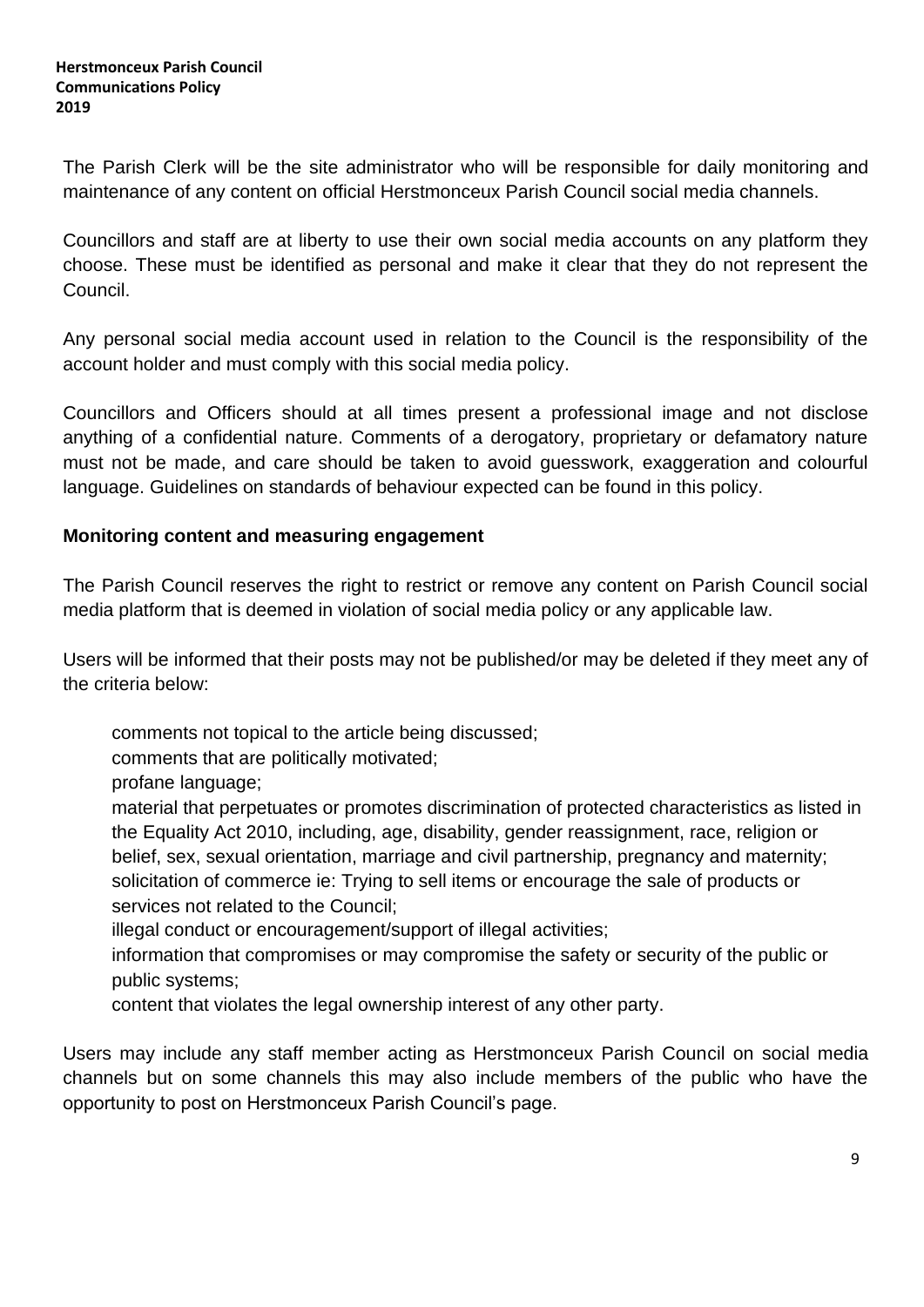Posts to Herstmonceux Parish Council official channels that do not observe these standards may be retained or acknowledged when it would be beneficial to transparency. As anything put online will, in practice, remain online even when deleted it is often better not to try to hide it, rather deal with it openly and recognize the 'offence'. If and when this may be required is at the discretion of the Parish Clerk.

Impact of the Council's posts will be monitored, so far as each platform allows, to assist in measuring engagement.

## **The Law and Social Media**

There are two ways to think about the harmful acts which may be committed using social media: either they are new acts, or they are acts already prohibited by criminal law but committed in the 'new' forum of social media as opposed to elsewhere. It is generally held that the latter is usually the case: social media is simply a platform for human beings to behave or misbehave; it is not about the medium, it is about the offence.

Harassment, malicious communications, stalking, threatening violence, incitement, defamation etc are all unlawful.

The Director of Public Prosecutions has published guidelines for the application of current statute law to prosecutions involving social media communications. The guidance is structured by conduct, relating different sorts of conduct to different potential offences, and some of the statutes which have a bearing are:

Data Protection Act 1998 Freedom of Information Act 2000 Human Rights Act 1998 Equalities Act 2010 Defamation Act 2013 Malicious Communications Act 1988 Communications Act 2003

## **Guidelines on the use of Social Media**

Standards of behaviour expected as a representative of Herstmonceux Parish Council (Official and personal accounts):

Be aware of your responsibilities, as identified in this social media policy. Remember you are responsible for the content you post on social media.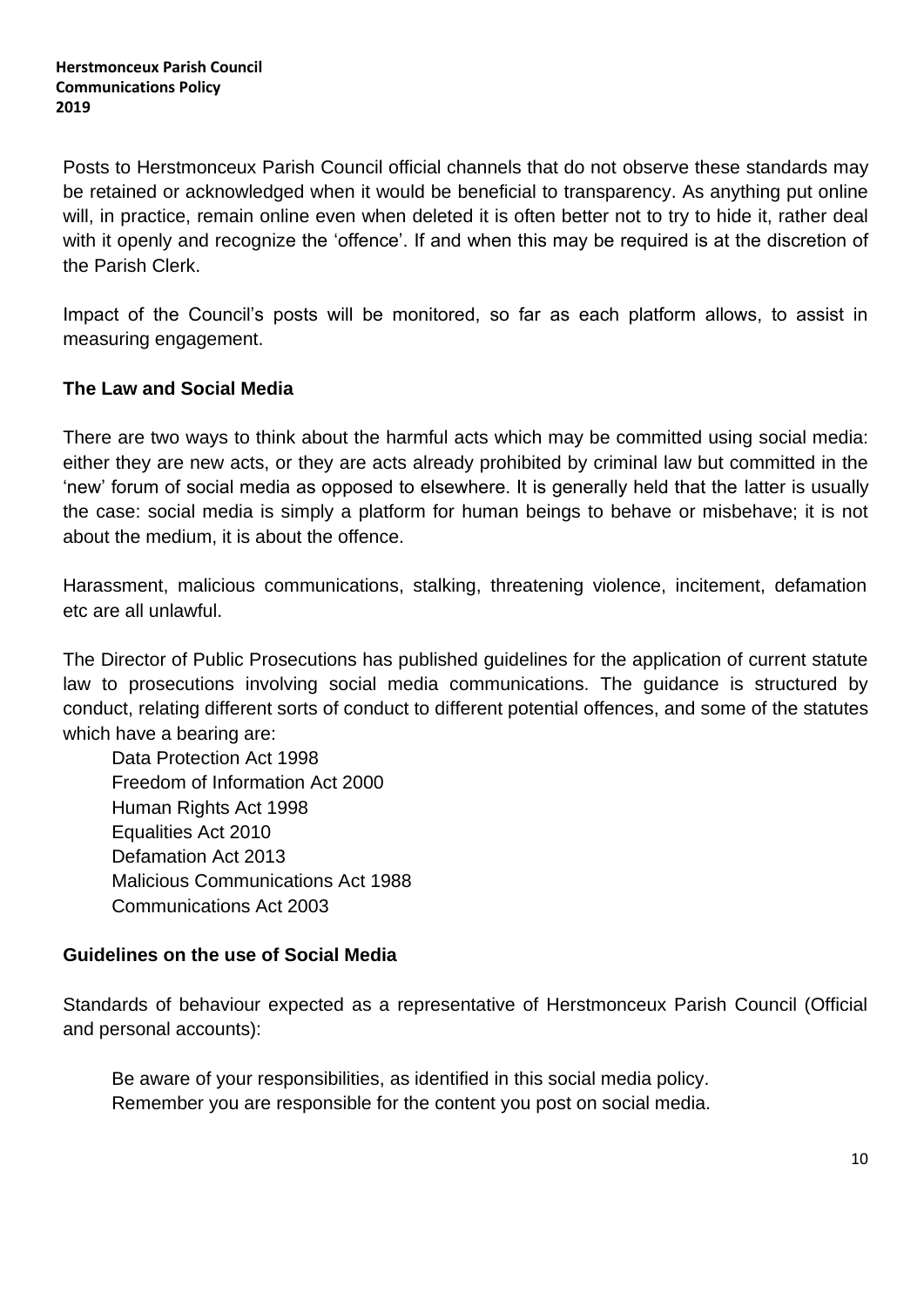Never give out personal details such as home addresses and telephone numbers. Contact details should only be given out when they are in the public domain and even then it is best practice to exchange such contact details outside public social media channels.

Ensure that you handle any personal or sensitive information in line with the Data Protection Act.

Know your obligations: you must comply with other council policies when using social media.

Show respect to all. Be respectful of the authority, employees and other members of the council.

Be aware that social media networks are rapidly growing in popularity and are used by all ages in society.

Always remain aware of web security and ensure you use a secure password and keep your computer or other hardware secure from viruses.

Ensure that any mobile device you use to access social media is also secure to avoid others using your device to post under your own name.

Do not get involved in an argument online, neither party tends to come off well. Limited space and a short time frame in which to phrase a response can inflame a situation.

Try to introduce a constructive discourse by asking for useful feedback or assistance to change, or acknowledge the complaint and try to take the discussion offline.

Online there are individuals who purposefully start and perpetuate an argument. If someone is refusing to act rationally or unwilling to discuss offline be alert to this. If you encounter and identify such a situation the best response, having once given an opportunity to discuss rationally, is to cease the interaction.

# **Content Guidance for representatives of Herstmonceux Parish Council**

Keep the content relevant to the audience

Appropriate content may include:

Any Herstmonceux Parish Council project; or project in which we are working in partnership.

Sharing projects from partners related to the above.

Sharing information in the local public interest

Avoid where practical any linking of professional and personal social media accounts within web enabled devices and applications. It is appreciated that some platforms such as Facebook will not work correctly without a certain amount of linkage between personal profile and business pages however care should always be taken to ensure you are responding as the correct entity at all times.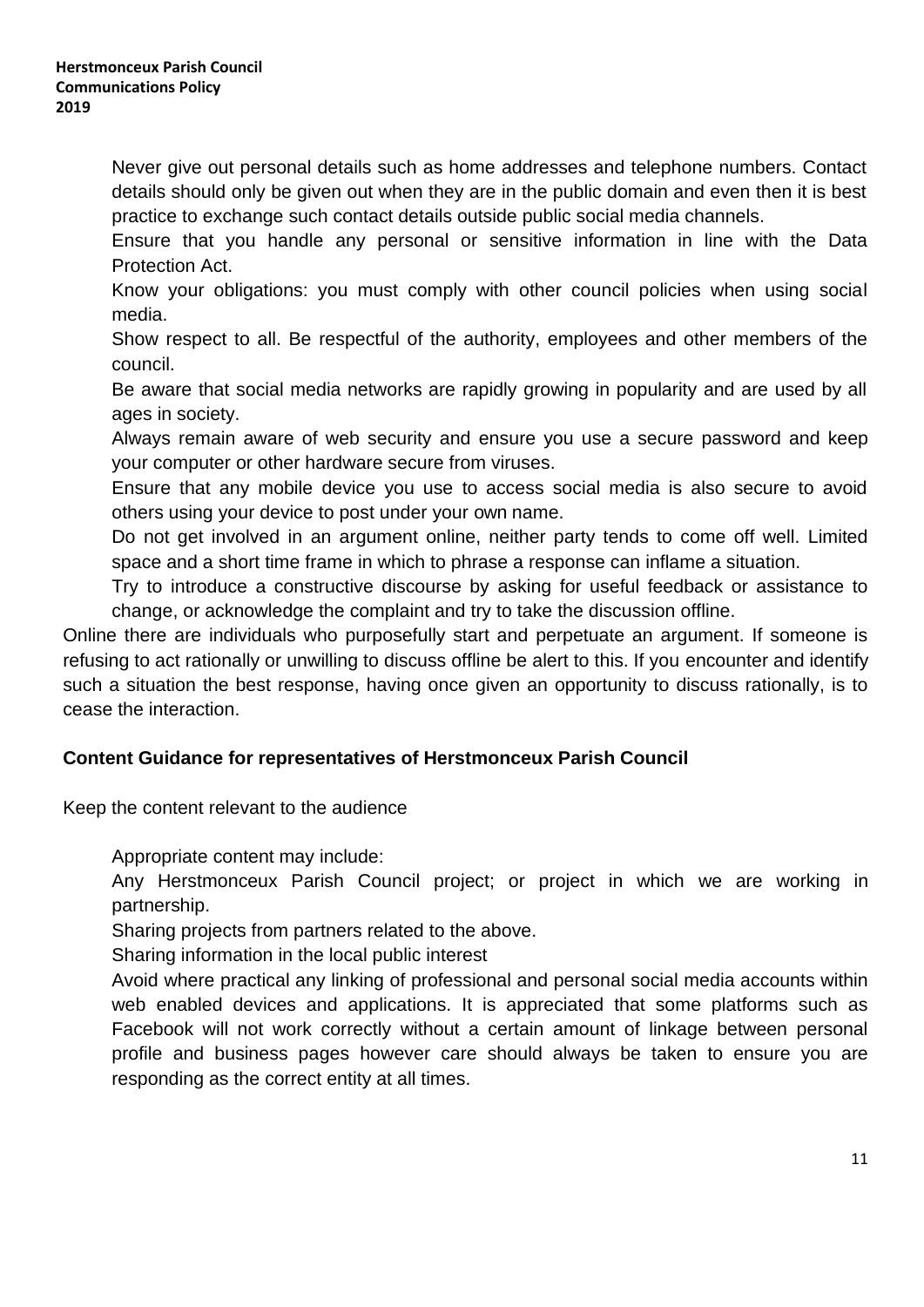**Herstmonceux Parish Council Communications Policy 2019**

# **Personal accounts**

Use a disclaimer. When using social media for personal purposes, you must not imply you are speaking for the Council.

Make it clear that what you say is representative of your personal views only.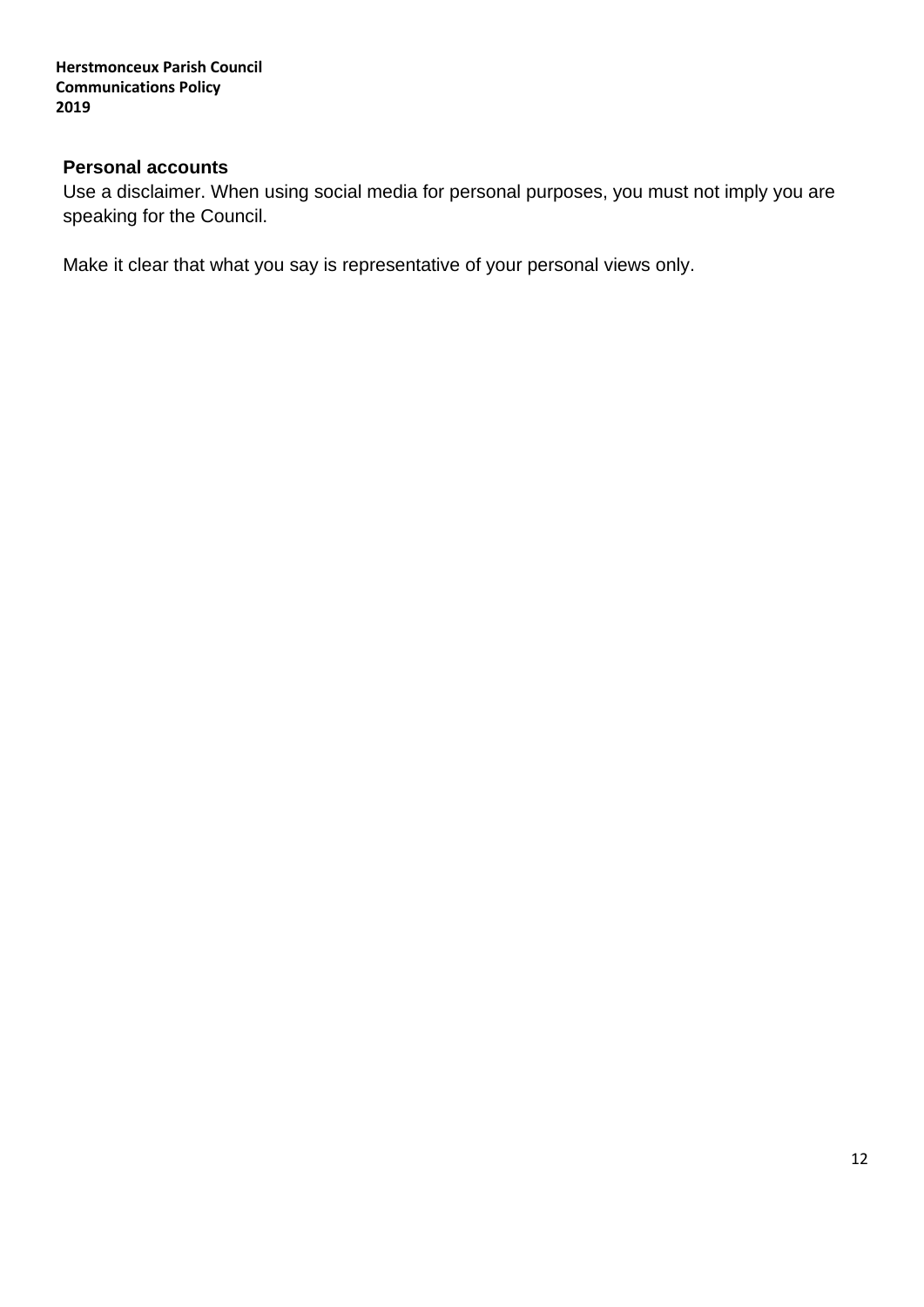# **APPENDIX B Defamation – briefing note – the legal framework**

# **Definitions**

A defamatory statement is one "which tends to lower a person in the estimation of right thinking members of society generally or to cause him to be shunned or avoided or to expose him to hatred, contempt or ridicule, or to convey an imputation on him disparaging or injurious to him in his office, profession, calling, trade or business" (Halsbury's Laws of England).

A defamatory statement made in writing or printed or in some other permanent form is called libel. The statement may be made in actual words or by images, pictures and the like. A statement made on radio or television is in permanent form. Websites; social media, and "blogs" are included in these definitions. A defamatory statement made orally or in some other transient form (e.g. a gesture) is called slander.

The law of defamation is governed by common law and statute such as the Defamation Act 1996 ("the 1996 Act") and the Defamation Act 2013 ("the 2013 Act"). One of the objects of 2013 Act, which came into force on 1 January 2014, is to discourage trivial defamation claims.

## **Actionable defamation**

The person defamed can only sue the defamer where the defamatory statement is communicated (in legal terms "published") to some other person. Thus a defamatory letter written by person A about person B is not actionable if it is sent to Person B and seen only by him/her; but if it is sent to a third party, Person C, and is seen by him/her, there is communication and Person B can sue. However, if the letter is sent to Person C who passes it on unopened to Person B there will be no communication to a third party.

A statement is not defamatory unless it has caused or is likely to cause serious financial loss to a person (s.1 of the 2013 Act)

# **Who can bring an action for defamation?**

Any living person can be defamed and bring an action against the defamer. Individual Councillors or council staff can sue for defamation. A company can also bring a defamation action

Public and local authorities (including local councils) can NOT be defamed and cannot sue. This is now settled law: the House of Lords held that it was in the highest interest of the public to allow a council to be subject to scrutiny and criticism, and it would be contrary to such interest for local authorities to have any common law right to bring an action for defamation (Derbyshire C.C. v The Times Newspapers Ltd [1993] 1.AER.1011).

In contrast, however, trading or non-trading corporations (ie bodies who have a identity, rights and responsibilities distinct from those individuals who form them), eg companies can be defamed by statements affecting their trading reputation.

An unincorporated body is an association of individuals, or bodies, not recognized by the law as having a separate legal existence eg NALC or a sports club. An unincorporated body cannot be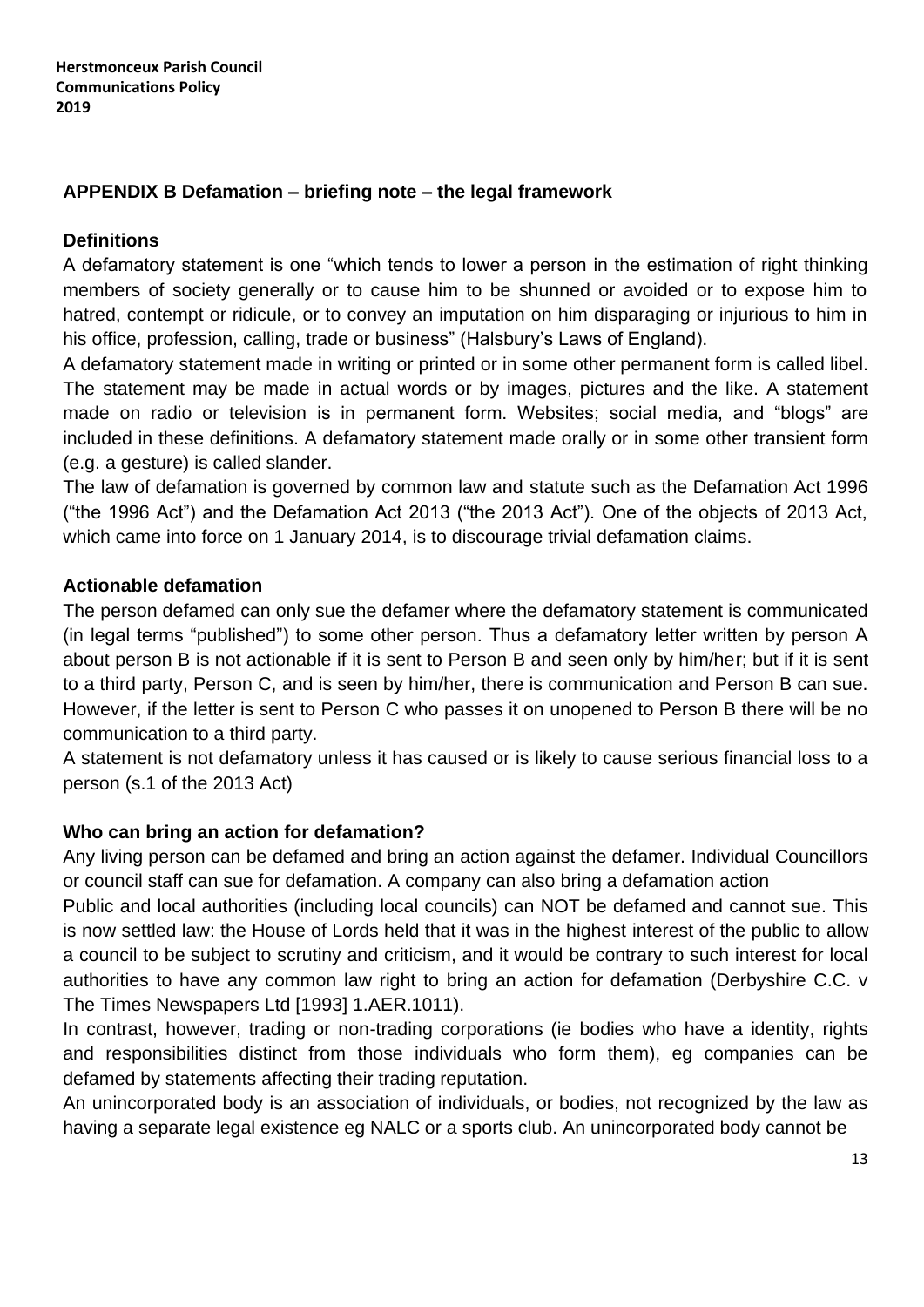defamed. If words disparaging an unincorporated body reflect on certain individuals, those individuals could sue.

Even though a statement cannot be defamatory of a local authority itself the same statement can be personally defamatory of a member or officer who can bring a personal action in their own name.

## **Who may be sued for defamation?**

As a general rule, the person to be sued is the person who 'publishes' the defamatory statement. Every person who participates in publication may be liable as a 'publisher'. Thus where a libel appears in a newspaper, the originator, reporter, proprietor, editor, printer, publisher and vendor may be liable, as well as the author. S.10 of the 2013 Act confines legal action to the author, editor or publisher (defined by s.1 of the 1996 Act) of the defamatory statement unless it is not reasonably practicable to bring an action against them. However, innocent dissemination of a libel does not amount to publication, thus a postman who delivers a letter in the ordinary course of his duties without knowing it is defamatory is not liable as a publisher.

In contrast to the rule above, a public or local authority (including a local council) may be sued for defamation. A commercial trading company may also be sued. These bodies may also be liable for any act of publication by an agent or employee if done within the scope of his authority or employment. An agent or employee may also, as an individual, be liable as a publisher; but if acting under instruction he would be entitled to be indemnified against any personal financial loss. A local council may be liable as a publisher of libel in any of the following cases if:

- it directly authorizes the making of a defamatory statement (eg in the words of a resolution reproduced in its minutes);
- it authorises a member or instructs an officer to write a letter etc in terms which are defamatory;
- a member or an officer is given general authority to express the council's views on a matter and does so in defamatory terms; and
- a council cannot, in itself, be liable for slander, since acts which constitute slander can only be carried out by living persons. Thus the making of a slanderous remark by a councillor at a council meeting will result only in personal liability on the councillor. However a slanderous statement by a council employee, acting in the course of his employment, will make the employing council liable.

# **Defences**

The main defences to an action for defamation:

(i) Truth

S.2 of the 2013 Act creates the defence of "truth". A defendant must prove that the statement is substantially true

(ii) Absolute Privilege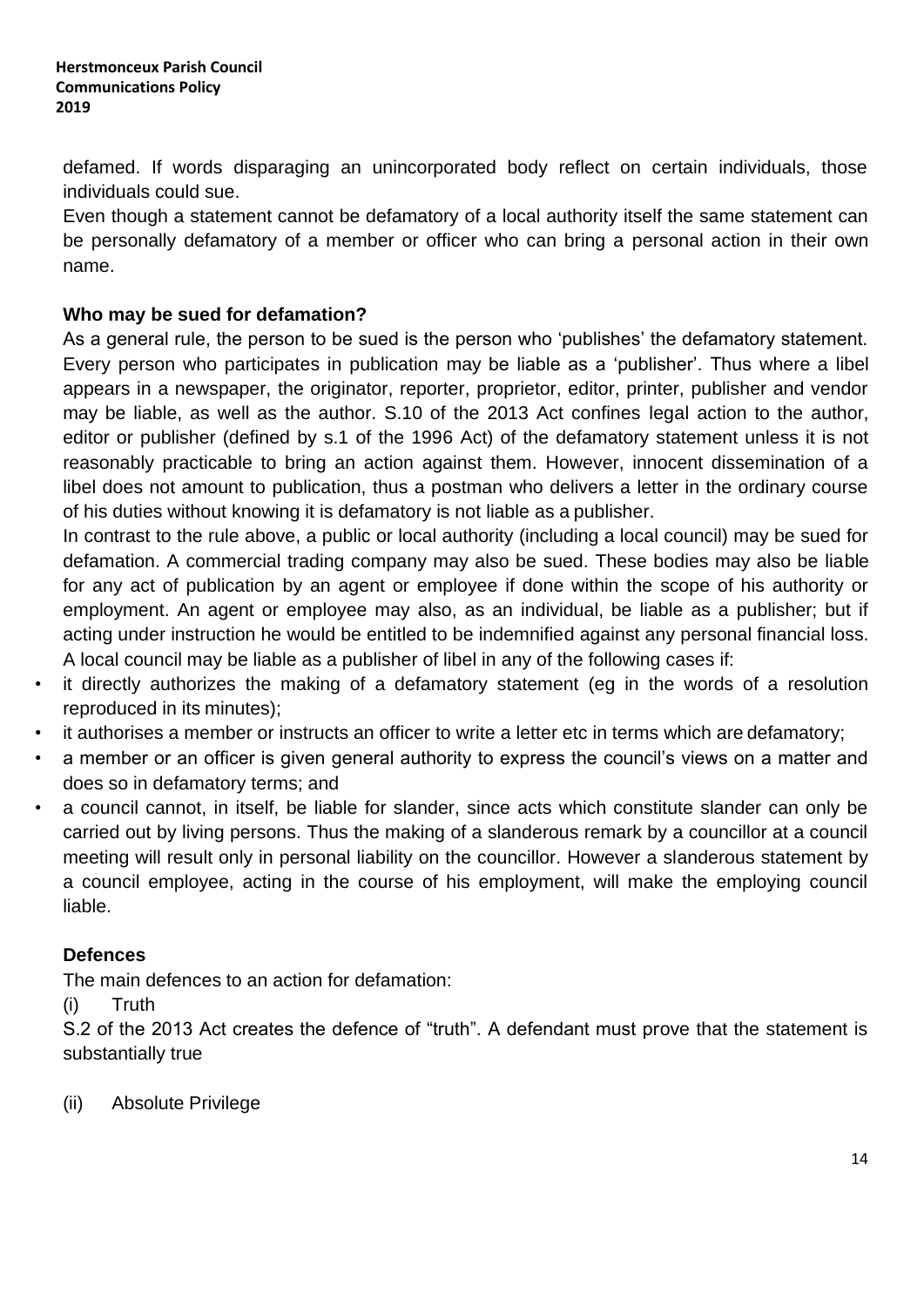'Absolute Privilege' means that a person who makes a defamatory statement in certain circumstances has an absolute defence (arising under various statutes) to a defamation action. The defences are relevant when there is a public interest in ensuring the ability of parties to speak freely without fear of legal action. Privilege can provide a defence for statements that may be false or damaging.

Those circumstances are:

- court or tribunal proceedings;
- proceedings in Parliament (Article 9 of the Bill of Rights 1688)
- contemporaneous fair and accurate reports in any medium of publication of court proceedings (s.14 of the 1996 Act);
- authorised reports of court or parliamentary proceedings (e.g. official law reports, Hansard) (s.2 of the Parliamentary Papers Act 1840);
- investigations by the local government Ombudsman; (s.32 of the Local Government Act 1974)
- statements made in the course of judicial proceedings; and
- affairs of State (unlikely to affect local councils).

Absolute privilege cannot be used as a defence for defamatory statements made in council meetings.

### (iii) Qualified privilege

The defence of qualified privilege can arise from statute or in common law. Pursuant to paragraph 11 of schedule 1 of Defamation Act 1996, fair and accurate reports of proceedings at a public meeting of a local authority (which includes local councils) have qualified privilege without explanation or contradiction. This means it is not possible to sue for defamation unless it can be proved that the statement was made with improper motive or malice. In the case of reports of local authority proceedings anyone who considers he has been defamed has a right to have the newspaper publish his explanation or contradiction.

At common law, the defence will apply where a person making a defamatory statement has an interest or a legal, social or moral duty to make it to the person to who it is made, and the latter has a corresponding interest or duty to receive it. Qualified privilege will normally attach also to statements (both written and oral) made by local councillors or council staff in the course of their official duties, and for the purposes of council business, provided that the statements are made in good faith and without any improper motive. Qualified privilege can be destroyed if the defendant is proved to have been actuated by spite or ill-will. So long as a person believes in the truth of what he says and is not reckless, malice cannot be inferred from the fact that his belief is unreasonable, prejudiced or unfair. A leading case on the defence of qualified privilege (which arose out of remarks made by an alderman of Bolton corporation at a council meeting) is Horrocks v Lowe [1974] 1 AER 662. The facts are of no particular relevance, but the following words of Lord Diplock in this Court of Appeal case are worth reproducing in full: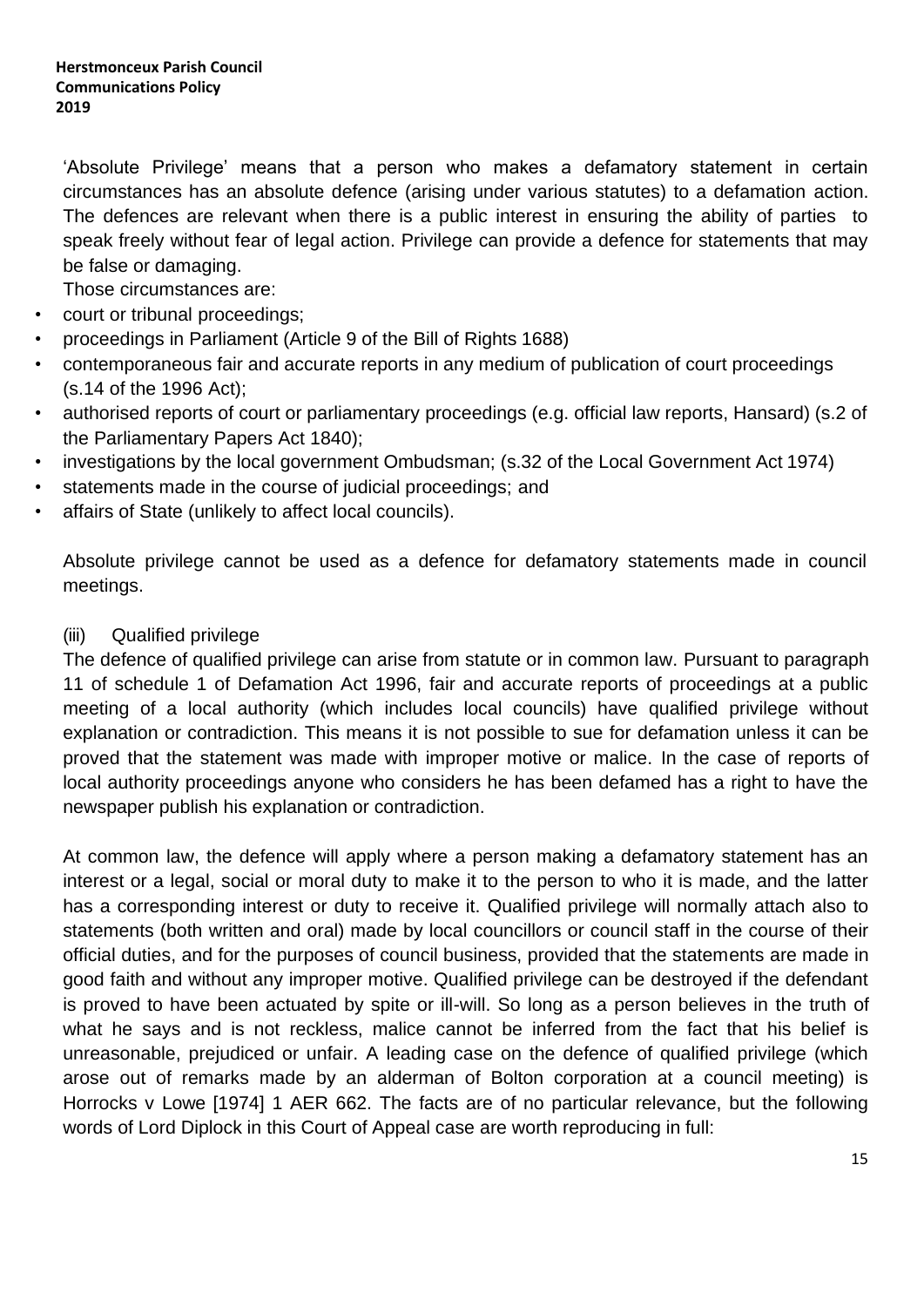"My Lords, what is said by members of a local council at meetings of the council or of any of its committees is spoken on a privileged occasion. The reason for the privilege is that those who represent the local government electors should be able to speak freely and frankly, boldly and bluntly, on any matter which they believe affects the interests or welfare of the inhabitants. They may be swayed by strong political prejudice, they may be obstinate and pig-headed, stupid and obtuse; but they were chosen by the electors to speak their minds on matters of local concern and so long as they do so honestly they run no risk of liability for defamation of those who are the subjects of their criticism."

The words can also be applied to written communications sent by a local council in the course of official business.

- (iv) Publication on matters of public interest
- S.4 of the 2013 Act creates a defence if:
- the defamatory statement was, or formed part of, a statement on a matter of public interest and
- he or she reasonably believed that publishing the statement was in the public interest. The defence applies to a statement of both opinion and fact.
	- (v) Honest opinion

S.3 of the 2013 Act creates the defence of "honest opinion" for a defamatory statement. As its name suggests, the defence cannot be used for statements of fact. The defendant must establish that the statement indicated the basis of his or her honest opinion and that an honest person could hold the opinion in the circumstances. The defence is available to anyone, whether or not he or she has a duty or interest to communicate the statement to another person (see "qualified privilege" above). The defence of honest opinion is primarily of use to journalists and others who report on the proceedings of public bodies (including local councils.

(vi) Offer of amends for unintentional defamation

This defence is available where the defendant did not know or have any reason to believe that the statement referred to the claimant and was untrue and defamatory of him.

S.2 of the 1996 Act provides an opportunity for a person to defend a defamatory statement. If a defamation action has been issued, the offer of amends must be made prior to service of the defence. The person who has published a defamatory statement must offer:

- a suitable correction to the statement complained of; and
- a suitable apology to the aggrieved person; and
- to publish a corrected statement and apology; and
- offer to pay the aggrieved person's costs and damages.

An offer to make amends may be in relation to the whole statement or a specific defamatory meaning ("a qualified offer").

It is always possible that an offer of amends may be made and accepted without the statutory formalities.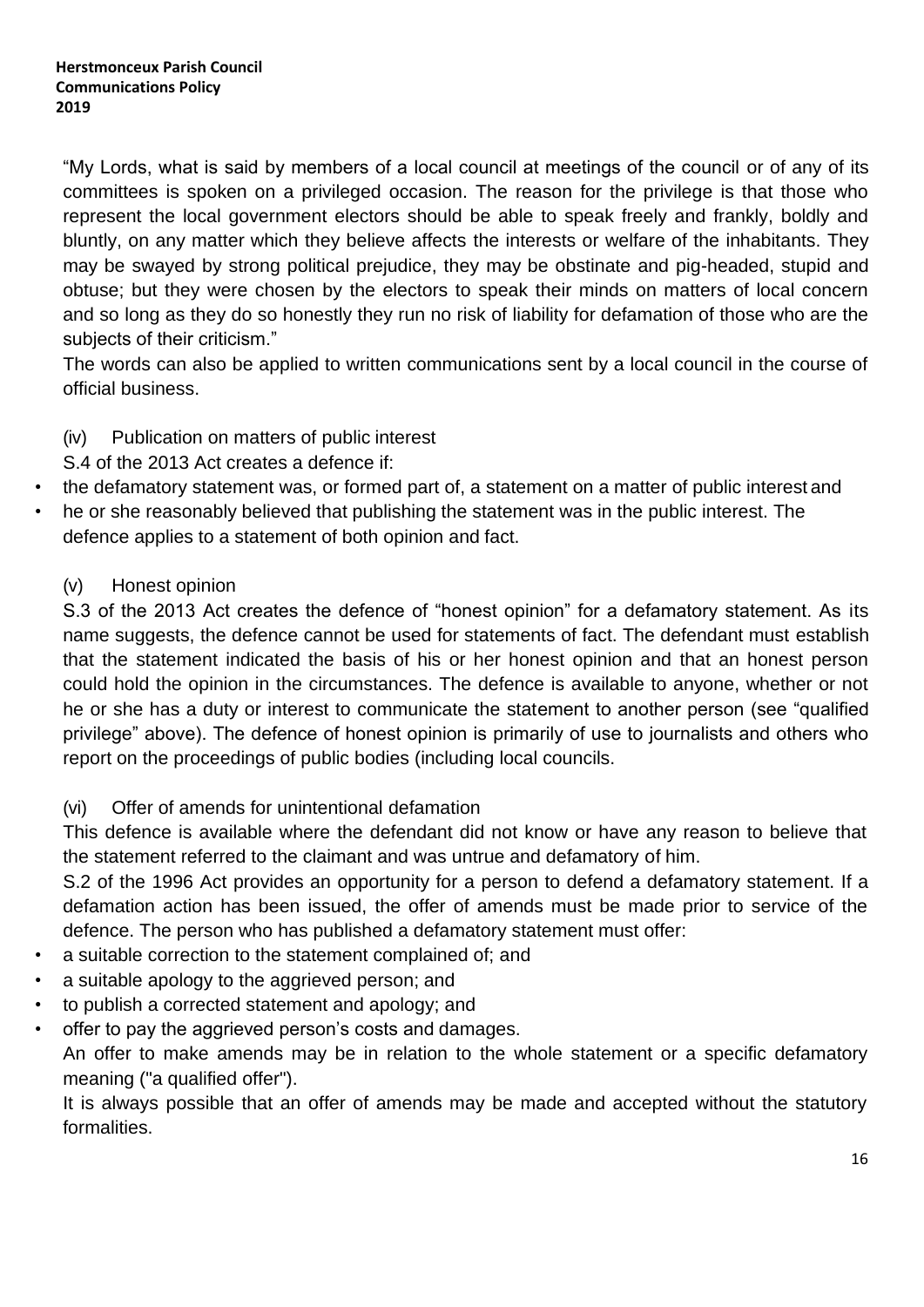(vii) Innocent dissemination/operators of websites and secondary publishers

S.1 of the 1996 Act provides a defence that is available to defendants who are not the author, editor or commercial publisher (e.g. printers, distributors, on-line service providers and live broadcasters). The

defendant must have taken reasonable care in relation to the publication of a defamatory statement. and must not have known or had reason to believe that he or she caused or contributed to the publication of a defamatory statement. S.1 is a defence that is available to internet service providers

Website operators also have a defence under s.5 of the 2013 Act if they did not post the defamatory statement on the website; and the aggrieved person gave the website operator formal notice of complaint; and the website operator responded to the notice in accordance with the procedure set out in the Defamation (Operators of Website) Regulations 2013. The defence will not succeed if the aggrieved person cannot identify who posted the defamatory statement on the website. Guidance on the statutory procedure is available from the Ministry of Justice via the following link: which is a state of the control of the control of the control of the control of the control of

https:[//www.gov.uk/government/uploads/system/uploads/attachment\\_data/file/2639138/defamatio](http://www.gov.uk/government/uploads/system/uploads/attachment_data/file/2639138/defamatio) n-guidance.pdf

# **Implications for local councils**

Local councils, councillors and council staff will be able to take advantage of the appropriate defence(s) if threatened with a defamation action. In particular, those of qualified privilege and fair comment will often be relevant. However, care should always be taken not to make statements which might be defamatory; if in doubt, they should take legal advice before taking any action. The same care should be exercised before publishing statements made by others, eg. by reading out letters from constituents at council meetings or reproducing complaints etc verbatim in the minutes of a meeting or permitting third parties to post material on their websites.

Where a potentially defamatory matter needs to be reported or recorded then so far as possible only the gist of it should be included in report or minute, so as to exclude publication of defamatory matter.

A distinction must be drawn between statements etc. made by councillors in their public and private capacities. A defamatory statement made in a private capacity does not attract any of the defences specified above, especially that of qualified privilege.

# **Insurance**

Pursuant to Article 6(3) of the Local Authorities (Indemnities for Members and Officers) Order 2004 (SI.3082), a council is able to provide indemnity to members and officers in order to allow them to defend a defamation action. An indemnity cannot be provided for the bringing of such an action by a member or officer.